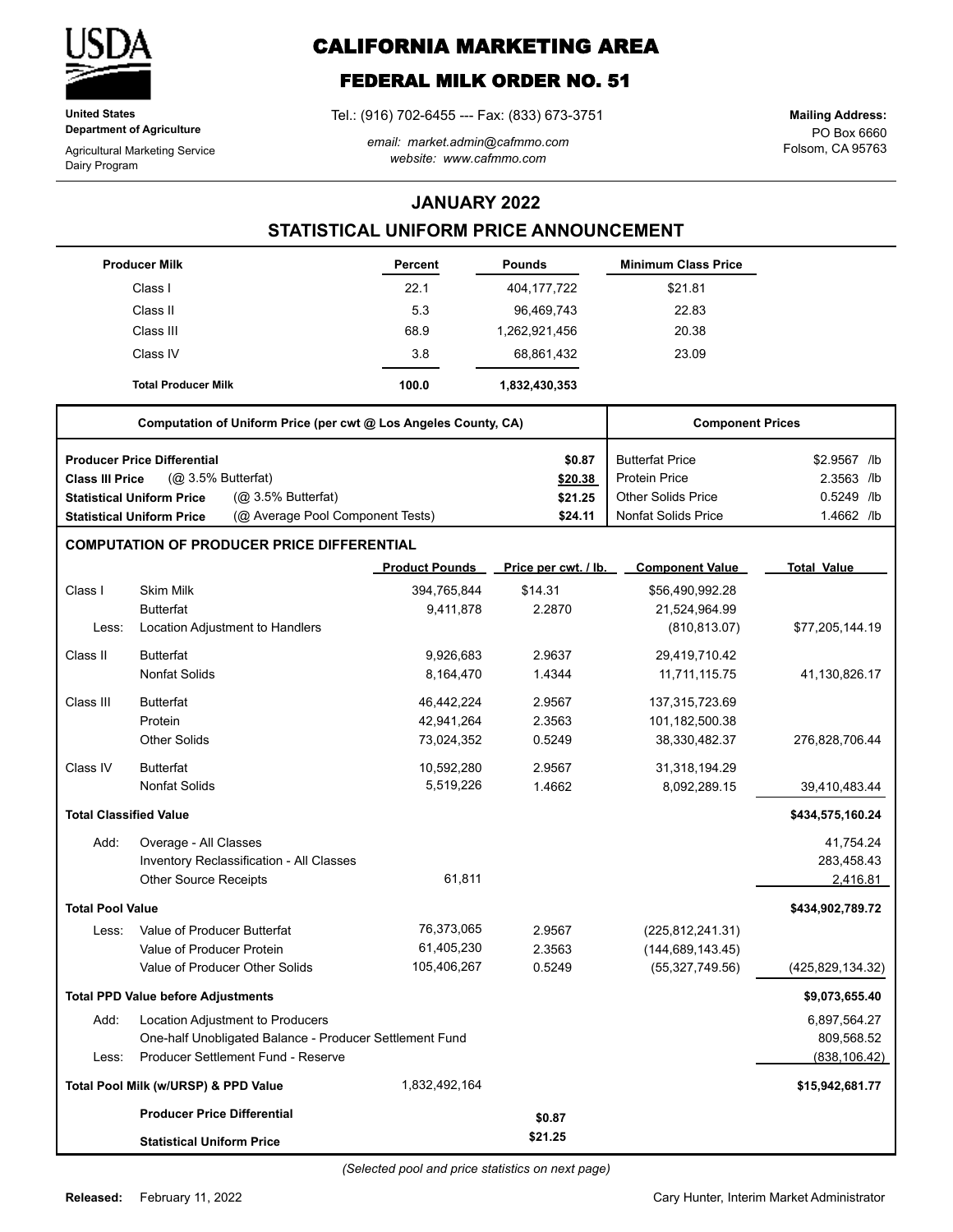# **CALIFORNIA MARKETING AREA**

## **FEDERAL MILK ORDER NO. 51**

| <b>Payment Schedule</b>                                      |                     |  |  |
|--------------------------------------------------------------|---------------------|--|--|
| <b>Payment Dates for the Month of:</b>                       | <b>JANUARY 2022</b> |  |  |
| Payment TO the Producer Settlement Fund due on:              | February 16, 2022   |  |  |
| Payments FROM the Producer Settlement Fund made on:          | February 18, 2022   |  |  |
| Final payments TO a Cooperative Association must be made on: | February 18, 2022   |  |  |
| Final payments to Producers must be RECEIVED by:             | February 22, 2022   |  |  |
|                                                              |                     |  |  |

### **Producer Price Differential and Statistical Uniform Price, by Zone Differential**

|                     | Zone<br>1/<br><b>Differential</b> | <b>Adjustment</b> | Producer<br><b>Price</b><br><b>Differential</b> | <b>Statistical</b><br><b>Uniform</b><br><b>Price</b> | 2/ |
|---------------------|-----------------------------------|-------------------|-------------------------------------------------|------------------------------------------------------|----|
|                     |                                   |                   | dollars per hundredweight                       |                                                      |    |
| As Announced:       | 2.10                              | 0.00              | 0.87                                            | 21.25                                                |    |
| <b>Other Zones:</b> | 2.00                              | (0.10)            | 0.77                                            | 21.15                                                |    |
|                     | 1.80                              | (0.30)            | 0.57                                            | 20.95                                                |    |
|                     | 1.70                              | (0.40)            | 0.47                                            | 20.85                                                |    |
|                     | 1.60                              | (0.50)            | 0.37                                            | 20.75                                                |    |

Differentials listed apply to zones included in the California Marketing Area. Outside of this area, differentials may be above or below this range. Differentials apply on a county basis. 1/

2/ Prices at 3.5 percent butterfat, 2.99 percent protein, and 5.69 percent other solids.

### **Producer Milk Received by Component Pounds**

| <b>Producer Milk Receipts</b> | <b>Skim</b>   | <b>Butterfat</b> | Protein<br><b>Pounds</b> | <b>Other Solids</b> | <b>Nonfat Solids</b> |
|-------------------------------|---------------|------------------|--------------------------|---------------------|----------------------|
| Class I                       | 394,765,844   | 9,411,878        | 13.470.843               | 23,691,342          | 37, 162, 185         |
| Class II                      | 86.543.060    | 9.926.683        | 2.973.804                | 5,190,666           | 8.164.470            |
| Class III                     | 1.216.479.232 | 46.442.224       | 42.941.264               | 73,024,352          | 115,965,616          |
| Class IV                      | 58,269,152    | 10.592.280       | 2,019,319                | 3,499,907           | 5,519,226            |
| <b>Total Producer Milk</b>    | 1,756,057,288 | 76,373,065       | 61.405.230               | 105,406,267         | 166,811,497          |

#### **Selected Pool Statistics**

| Est Class I Percentages |            | Average test of producer receipts: |        |
|-------------------------|------------|------------------------------------|--------|
| <b>Skim</b>             | 20.69<br>% | <b>Butterfat</b>                   | 4.17 % |
| <b>Butterfat</b>        | 12.23<br>% | Protein                            | 3.35 % |
|                         |            | <b>Other Solids</b>                | 5.75 % |

#### **Administrative Assessment and Marketing Service Deduction**

| § 1000.85 - Assessment for order administration | \$0.030 per hundredweight |
|-------------------------------------------------|---------------------------|
| § 1000.86 - Deduction for marketing services    | \$0.040 per hundredweight |